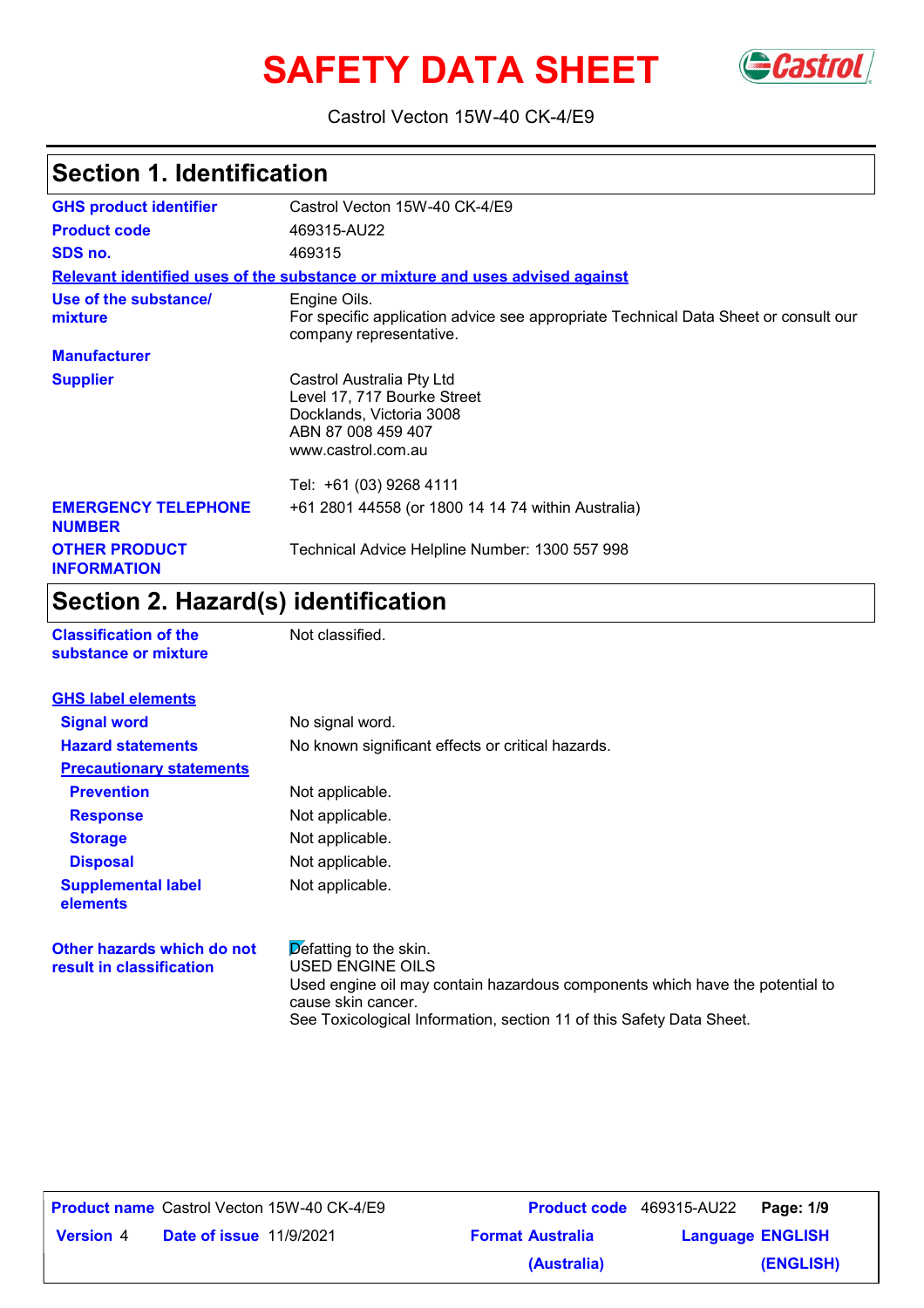### **Section 3. Composition and ingredient information**

**Substance/mixture**

**Mixture** 

Highly refined base oil (IP 346 DMSO extract < 3%). Proprietary performance additives.

| <b>Ingredient name</b>                                                  | $%$ (w/w) | <b>CAS number</b> |
|-------------------------------------------------------------------------|-----------|-------------------|
| Distillates (petroleum), hydrotreated heavy paraffinic                  | ≥75 - ≤90 | 64742-54-7        |
| Distillates (petroleum), solvent-dewaxed heavy paraffinic               | ≤5        | 64742-65-0        |
| Distillates (petroleum), hydrotreated heavy paraffinic                  | ≤3        | 64742-54-7        |
| Phosphorodithioic acid, mixed O,O-bis(sec-Bu and isooctyl) esters, zinc | ו≥ ≥      | 113706-15-3       |
| l salts                                                                 |           |                   |

**There are no additional ingredients present which, within the current knowledge of the supplier and in the concentrations applicable, are classified as hazardous to health and hence require reporting in this section.**

**Occupational exposure limits, if available, are listed in Section 8.**

### **Section 4. First aid measures**

#### **Description of necessary first aid measures**

| <b>Eye contact</b>  | In case of contact, immediately flush eyes with plenty of water for at least 15<br>minutes. Eyelids should be held away from the eyeball to ensure thorough rinsing.<br>Check for and remove any contact lenses. Get medical attention. |
|---------------------|-----------------------------------------------------------------------------------------------------------------------------------------------------------------------------------------------------------------------------------------|
| <b>Inhalation</b>   | If inhaled, remove to fresh air. Get medical attention if symptoms occur.                                                                                                                                                               |
| <b>Skin contact</b> | Wash skin thoroughly with soap and water or use recognised skin cleanser.<br>Remove contaminated clothing and shoes. Wash clothing before reuse. Clean<br>shoes thoroughly before reuse. Get medical attention if symptoms occur.       |
| <b>Ingestion</b>    | Do not induce vomiting unless directed to do so by medical personnel. Get medical<br>attention if symptoms occur.                                                                                                                       |

#### **Most important symptoms/effects, acute and delayed**

See Section 11 for more detailed information on health effects and symptoms.

**Indication of immediate medical attention and special treatment needed, if necessary**

| <b>Notes to physician</b>         | Treatment should in general be symptomatic and directed to relieving any effects.  |
|-----------------------------------|------------------------------------------------------------------------------------|
| <b>Specific treatments</b>        | No specific treatment.                                                             |
| <b>Protection of first-aiders</b> | No action shall be taken involving any personal risk or without suitable training. |

### **Section 5. Firefighting measures**

| <b>Extinguishing media</b>                               |                                                                                                                                                                                                   |
|----------------------------------------------------------|---------------------------------------------------------------------------------------------------------------------------------------------------------------------------------------------------|
| <b>Suitable extinguishing</b><br>media                   | In case of fire, use foam, dry chemical or carbon dioxide extinguisher or spray.                                                                                                                  |
| <b>Unsuitable extinguishing</b><br>media                 | Do not use water jet.                                                                                                                                                                             |
| <b>Specific hazards arising</b><br>from the chemical     | In a fire or if heated, a pressure increase will occur and the container may burst.                                                                                                               |
| <b>Hazardous thermal</b><br>decomposition products       | Combustion products may include the following:<br>carbon oxides (CO, CO <sub>2</sub> ) (carbon monoxide, carbon dioxide)                                                                          |
| <b>Special protective actions</b><br>for fire-fighters   | No action shall be taken involving any personal risk or without suitable training.<br>Promptly isolate the scene by removing all persons from the vicinity of the incident if<br>there is a fire. |
| <b>Special protective</b><br>equipment for fire-fighters | Fire-fighters should wear positive pressure self-contained breathing apparatus<br>(SCBA) and full turnout gear.                                                                                   |

|                  |                                | <b>Product name</b> Castrol Vecton 15W-40 CK-4/E9 | <b>Product code</b> 469315-AU22 |                         | Page: 2/9 |
|------------------|--------------------------------|---------------------------------------------------|---------------------------------|-------------------------|-----------|
| <b>Version</b> 4 | <b>Date of issue 11/9/2021</b> |                                                   | <b>Format Australia</b>         | <b>Language ENGLISH</b> |           |
|                  |                                |                                                   | (Australia)                     |                         | (ENGLISH) |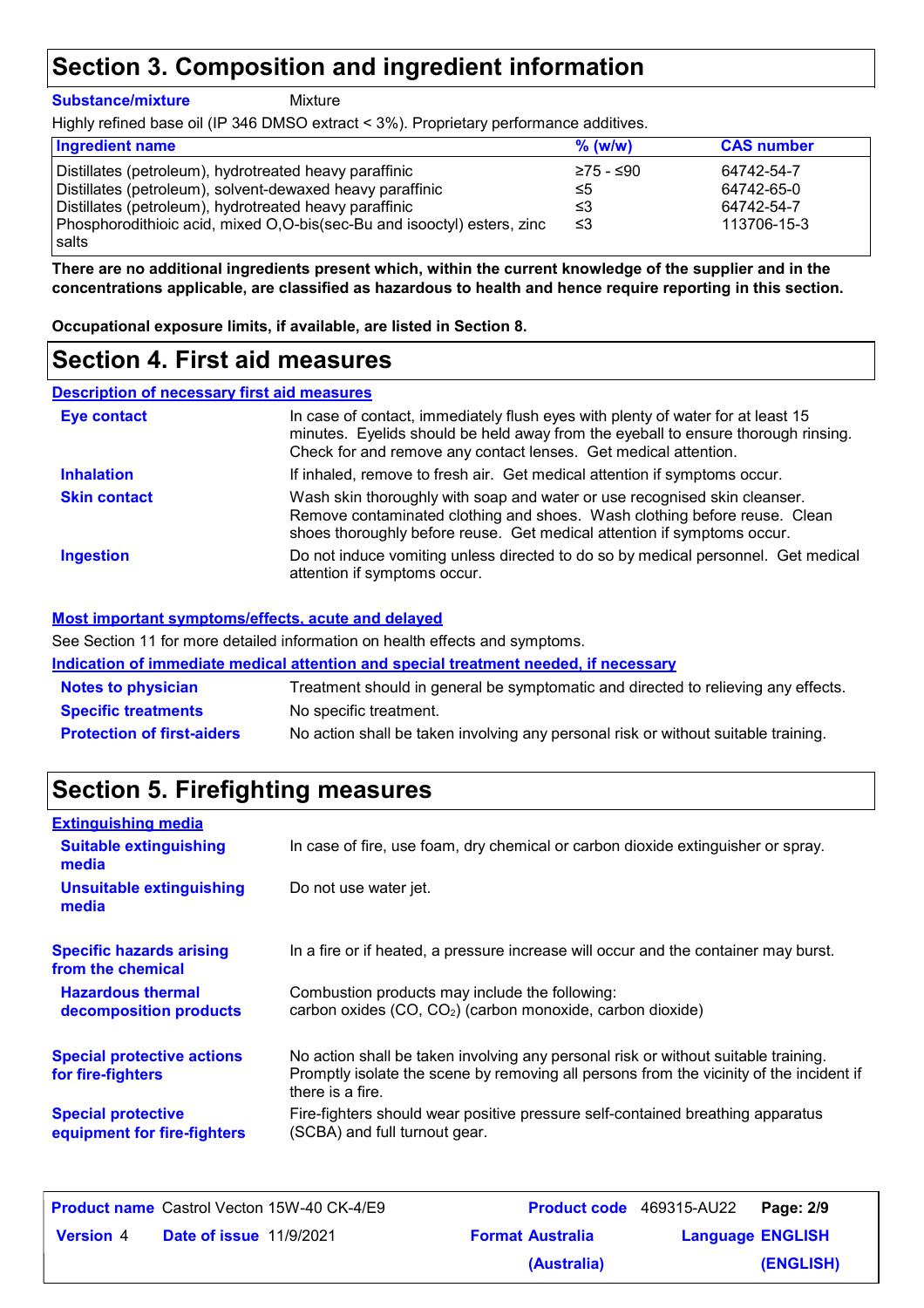# **Section 6. Accidental release measures**

|                                                             | <b>Personal precautions, protective equipment and emergency procedures</b>                                                                                                                                                                                                                                                                                                                         |
|-------------------------------------------------------------|----------------------------------------------------------------------------------------------------------------------------------------------------------------------------------------------------------------------------------------------------------------------------------------------------------------------------------------------------------------------------------------------------|
| For non-emergency<br>personnel                              | No action shall be taken involving any personal risk or without suitable training.<br>Evacuate surrounding areas. Keep unnecessary and unprotected personnel from<br>entering. Do not touch or walk through spilt material. Put on appropriate personal<br>protective equipment. Floors may be slippery; use care to avoid falling.                                                                |
| For emergency responders                                    | If specialised clothing is required to deal with the spillage, take note of any<br>information in Section 8 on suitable and unsuitable materials. See also the<br>information in "For non-emergency personnel".                                                                                                                                                                                    |
| <b>Environmental precautions</b>                            | Avoid dispersal of spilt material and runoff and contact with soil, waterways, drains<br>and sewers. Inform the relevant authorities if the product has caused environmental<br>pollution (sewers, waterways, soil or air).                                                                                                                                                                        |
| <b>Methods and material for containment and cleaning up</b> |                                                                                                                                                                                                                                                                                                                                                                                                    |
| <b>Small spill</b>                                          | Stop leak if without risk. Move containers from spill area. Absorb with an inert<br>material and place in an appropriate waste disposal container. Dispose of via a<br>licensed waste disposal contractor.                                                                                                                                                                                         |
| <b>Large spill</b>                                          | Stop leak if without risk. Move containers from spill area. Prevent entry into sewers,<br>water courses, basements or confined areas. Contain and collect spillage with non-<br>combustible, absorbent material e.g. sand, earth, vermiculite or diatomaceous earth<br>and place in container for disposal according to local regulations. Dispose of via a<br>licensed waste disposal contractor. |

## **Section 7. Handling and storage**

#### **Precautions for safe handling**

| <b>Protective measures</b>                                                       | Put on appropriate personal protective equipment (see Section 8).                                                                                                                                                                                                                                                                                                                                                                                                                                                                                                                              |
|----------------------------------------------------------------------------------|------------------------------------------------------------------------------------------------------------------------------------------------------------------------------------------------------------------------------------------------------------------------------------------------------------------------------------------------------------------------------------------------------------------------------------------------------------------------------------------------------------------------------------------------------------------------------------------------|
| <b>Advice on general</b><br>occupational hygiene                                 | Eating, drinking and smoking should be prohibited in areas where this material is<br>handled, stored and processed. Wash thoroughly after handling. Remove<br>contaminated clothing and protective equipment before entering eating areas. See<br>also Section 8 for additional information on hygiene measures.                                                                                                                                                                                                                                                                               |
| <b>Conditions for safe storage,</b><br>including any<br><b>incompatibilities</b> | Store in accordance with local regulations. Store in original container protected<br>from direct sunlight in a dry, cool and well-ventilated area, away from incompatible<br>materials (see Section 10) and food and drink. Keep container tightly closed and<br>sealed until ready for use. Store and use only in equipment/containers designed for<br>use with this product. Containers that have been opened must be carefully resealed<br>and kept upright to prevent leakage. Do not store in unlabelled containers. Use<br>appropriate containment to avoid environmental contamination. |
| <b>Not suitable</b>                                                              | Prolonged exposure to elevated temperature                                                                                                                                                                                                                                                                                                                                                                                                                                                                                                                                                     |
|                                                                                  |                                                                                                                                                                                                                                                                                                                                                                                                                                                                                                                                                                                                |

### **Section 8. Exposure controls and personal protection**

#### **Control parameters**

| <b>Occupational exposure limits</b>                       |                                                                                                            |  |
|-----------------------------------------------------------|------------------------------------------------------------------------------------------------------------|--|
| <b>Ingredient name</b>                                    | <b>Exposure limits</b>                                                                                     |  |
| Distillates (petroleum), hydrotreated heavy paraffinic    | Safe Work Australia (Australia).<br>TWA: 5 mg/m <sup>3</sup> 8 hours. Issued/Revised:<br>5/1995 Form: Mist |  |
| Distillates (petroleum), solvent-dewaxed heavy paraffinic | Safe Work Australia (Australia).<br>TWA: 5 mg/m <sup>3</sup> 8 hours. Issued/Revised:<br>5/1995 Form: Mist |  |
| Distillates (petroleum), hydrotreated heavy paraffinic    | Safe Work Australia (Australia).<br>TWA: 5 mg/m <sup>3</sup> 8 hours. Issued/Revised:<br>5/1995 Form: Mist |  |
| <b>Product name</b> Castrol Vecton 15W-40 CK-4/E9         | Product code 469315-AU22<br>Page: 3/9                                                                      |  |
| <b>Version 4 Date of issue 11/9/2021</b>                  | <b>Format Australia</b><br><b>Language ENGLISH</b>                                                         |  |
|                                                           | (ENGLISH)<br>(Australia)                                                                                   |  |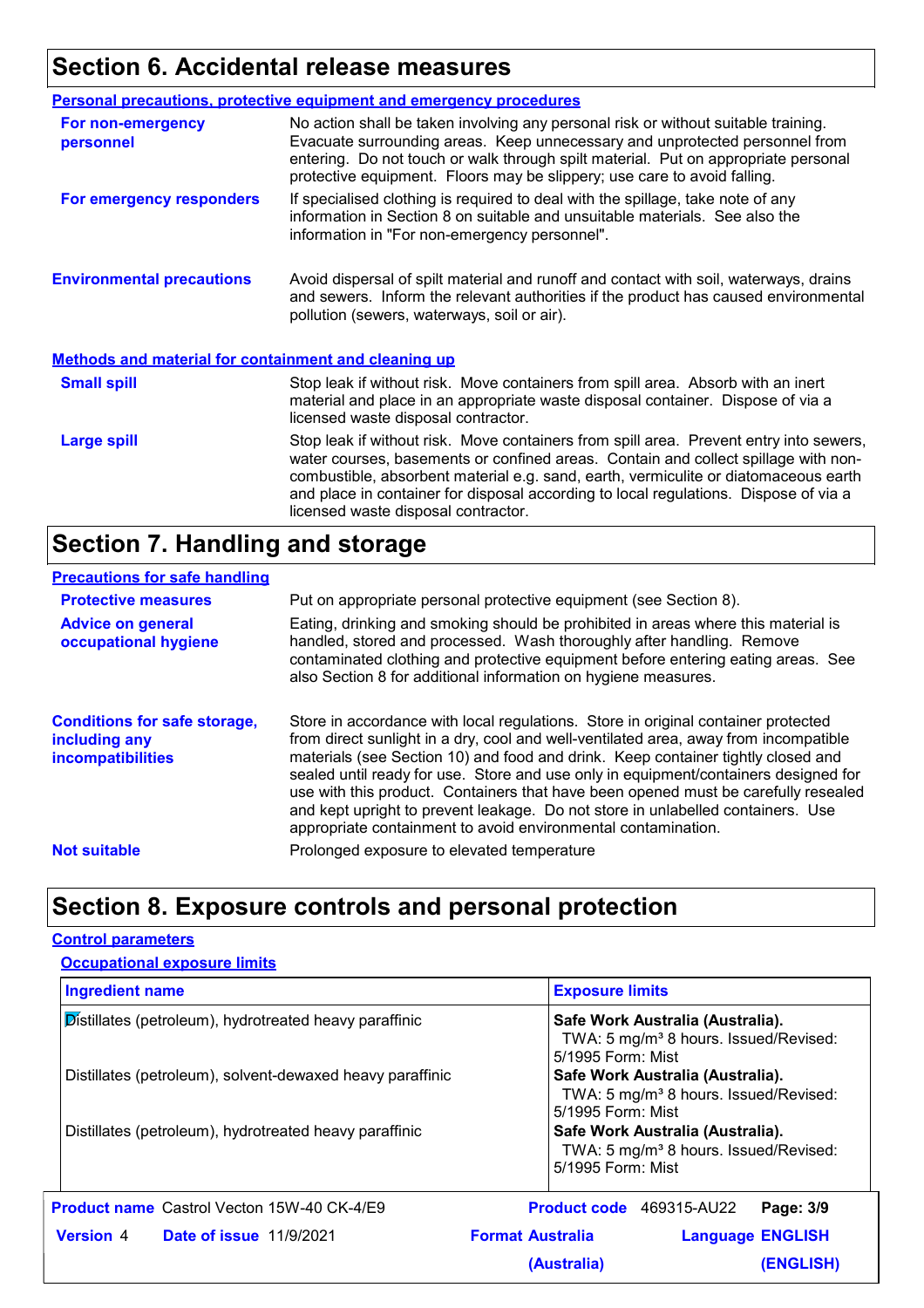### **Section 8. Exposure controls and personal protection**

| Phosphorodithioic acid, mixed O,O-bis(sec-Bu and isooctyl) esters, | <b>DFG MAC-values list (Germany).</b>               |
|--------------------------------------------------------------------|-----------------------------------------------------|
| zinc salts                                                         | TWA: 2 mg/m <sup>3</sup> 8 hours. Issued/Revised:   |
|                                                                    | 7/2013 Form: inhalable fraction                     |
|                                                                    | PEAK: 4 mg/m <sup>3</sup> , 4 times per shift, 15   |
|                                                                    | minutes. Issued/Revised: 7/2013 Form:               |
|                                                                    | inhalable fraction                                  |
|                                                                    | PEAK: 0.4 mg/m <sup>3</sup> , 4 times per shift, 15 |
|                                                                    | minutes. Issued/Revised: 7/2012 Form:               |
|                                                                    | respirable fraction                                 |
|                                                                    | TWA: 0.1 mg/m <sup>3</sup> 8 hours. Issued/Revised: |
|                                                                    | 7/2012 Form: respirable fraction                    |
|                                                                    |                                                     |

| <b>Appropriate engineering</b><br><b>controls</b> | All activities involving chemicals should be assessed for their risks to health, to<br>ensure exposures are adequately controlled. Personal protective equipment should<br>only be considered after other forms of control measures (e.g. engineering controls)<br>have been suitably evaluated. Personal protective equipment should conform to<br>appropriate standards, be suitable for use, be kept in good condition and properly<br>maintained.                                                                                                |
|---------------------------------------------------|------------------------------------------------------------------------------------------------------------------------------------------------------------------------------------------------------------------------------------------------------------------------------------------------------------------------------------------------------------------------------------------------------------------------------------------------------------------------------------------------------------------------------------------------------|
|                                                   | Your supplier of personal protective equipment should be consulted for advice on<br>selection and appropriate standards. For further information contact your national<br>organisation for standards.<br>Provide exhaust ventilation or other engineering controls to keep the relevant<br>airborne concentrations below their respective occupational exposure limits.<br>The final choice of protective equipment will depend upon a risk assessment. It is<br>important to ensure that all items of personal protective equipment are compatible. |
| <b>Environmental exposure</b><br><b>controls</b>  | Emissions from ventilation or work process equipment should be checked to ensure<br>they comply with the requirements of environmental protection legislation. In some<br>cases, fume scrubbers, filters or engineering modifications to the process<br>equipment will be necessary to reduce emissions to acceptable levels.                                                                                                                                                                                                                        |

#### **Hand protection** Wear protective gloves if prolonged or repeated contact is likely. Wear chemical resistant gloves. Recommended: Nitrile gloves. The correct choice of protective gloves depends upon the chemicals being handled, the conditions of work and use, and the condition of the gloves (even the best chemically resistant glove will break down after repeated chemical exposures). Most gloves provide only a short time of protection before they must be discarded and replaced. Because specific work environments and material handling practices vary, safety procedures should be developed for each intended application. Gloves should therefore be chosen in consultation with the supplier/manufacturer and with a full assessment of the working conditions. **Eye/face protection** Safety glasses with side shields. **Skin protection** Use of protective clothing is good industrial practice. Personal protective equipment for the body should be selected based on the task being performed and the risks involved and should be approved by a specialist before handling this product. Cotton or polyester/cotton overalls will only provide protection against light superficial contamination that will not soak through to the skin. Overalls should be laundered on a regular basis. When the risk of skin exposure is high (e.g. when cleaning up spillages or if there is a risk of splashing) then chemical resistant aprons and/or impervious chemical suits and boots will be required. Wash hands, forearms and face thoroughly after handling chemical products, before eating, smoking and using the lavatory and at the end of the working period. Appropriate techniques should be used to remove potentially contaminated clothing. Wash contaminated clothing before reusing. Ensure that eyewash stations and safety showers are close to the workstation location. **Hygiene measures Individual protection measures Skin protection**

|                  |                                | <b>Product name</b> Castrol Vecton 15W-40 CK-4/E9 |                         | Product code 469315-AU22 Page: 4/9 |           |
|------------------|--------------------------------|---------------------------------------------------|-------------------------|------------------------------------|-----------|
| <b>Version</b> 4 | <b>Date of issue 11/9/2021</b> |                                                   | <b>Format Australia</b> | <b>Language ENGLISH</b>            |           |
|                  |                                |                                                   | (Australia)             |                                    | (ENGLISH) |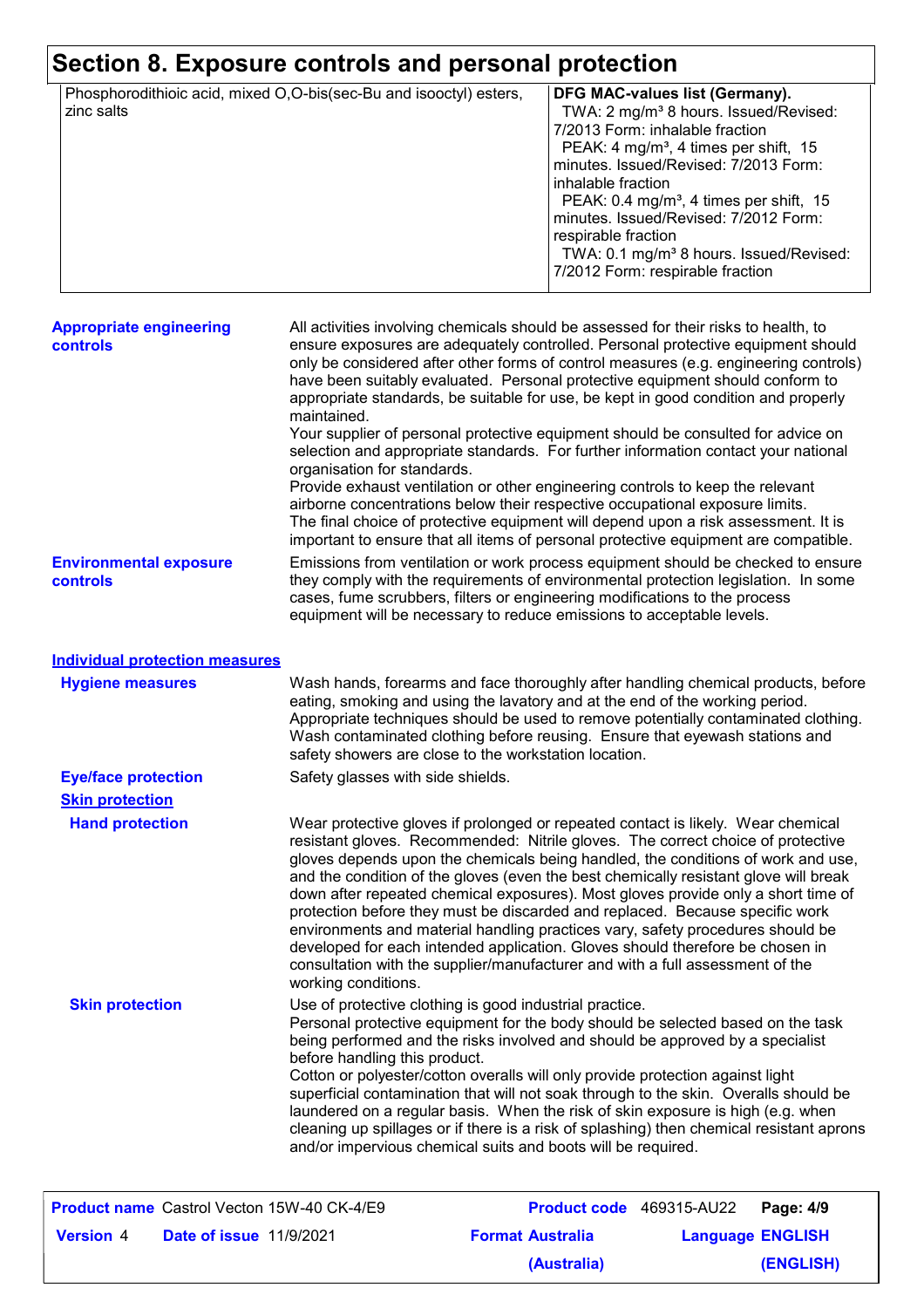### **Section 8. Exposure controls and personal protection**

| <b>Other skin protection</b>  | Appropriate footwear and any additional skin protection measures should be<br>selected based on the task being performed and the risks involved and should be<br>approved by a specialist before handling this product.                                                                                                                                                                                                                                                                               |
|-------------------------------|-------------------------------------------------------------------------------------------------------------------------------------------------------------------------------------------------------------------------------------------------------------------------------------------------------------------------------------------------------------------------------------------------------------------------------------------------------------------------------------------------------|
| <b>Respiratory protection</b> | In case of insufficient ventilation, wear suitable respiratory equipment.<br>The correct choice of respiratory protection depends upon the chemicals being<br>handled, the conditions of work and use, and the condition of the respiratory<br>equipment. Safety procedures should be developed for each intended application.<br>Respiratory protection equipment should therefore be chosen in consultation with<br>the supplier/manufacturer and with a full assessment of the working conditions. |
| <b>Refer to standards:</b>    | Respiratory protection: AS/NZS 1715 and AS/NZS 1716<br>Gloves: AS/NZS 2161.1<br>Eye protection: AS/NZS 1336 and AS/NZS 1337                                                                                                                                                                                                                                                                                                                                                                           |
|                               |                                                                                                                                                                                                                                                                                                                                                                                                                                                                                                       |

### **Section 9. Physical and chemical properties**

The conditions of measurement of all properties are at standard temperature and pressure unless otherwise indicated.

#### **Appearance**

**limit/flammability limit**

| <b>Physical state</b>                                             | Liauid.                                      |
|-------------------------------------------------------------------|----------------------------------------------|
| <b>Colour</b>                                                     | Brown. [Light]                               |
| <b>Odour</b>                                                      | Not available.                               |
| <b>Odour threshold</b>                                            | Not available.                               |
| рH                                                                | Not applicable.                              |
| <b>Melting point</b>                                              | Not available.                               |
| <b>Boiling point, initial boiling</b><br>point, and boiling range | Not available.                               |
| <b>Flash point</b>                                                | Closed cup: 202°C (395.6°F) [Pensky-Martens] |
| <b>Evaporation rate</b>                                           | Not available.                               |
|                                                                   | Not applicable. Based on - Physical state    |
| Lower and upper explosion                                         | Not available.                               |

#### **Vapour pressure Relative density Solubility** Not available. **Auto-ignition temperature Not applicable. Partition coefficient: noctanol/water Decomposition temperature** Not available.  $<$ 1000 kg/m<sup>3</sup> (<1 g/cm<sup>3</sup>) at 15°C insoluble in water. Not available. **Density Ingredient name Vapour Pressure at 20˚C Vapour pressure at 50˚C mm Hg kPa Method mm kPa Hg Method**  $\overline{\mathsf{p}}$  stillates (petroleum),  $\vert$  <0.08 hydrotreated heavy paraffinic  $< 0.011$  ASTM D 5191 Distillates (petroleum), <0.08 solvent-dewaxed heavy paraffinic <0.08 <0.011 ASTM D 5191 Distillates (petroleum), <0.08 hydrotreated heavy paraffinic  $< 0.011$  ASTM D 5191 **Ingredient name °C °F Method** reaction mass of isomers of: C7-9-alkyl 3-(3,5-di-tert-butyl-4-hydroxyphenyl)propionate 365 689 **Relative vapour density**

**Product name** Castrol Vecton 15W-40 CK-4/E9 **Product code 469315-AU22 Page: 5/9 Date of issue Version** 4 **Format Australia Language** 11/9/2021**Language ENGLISH (ENGLISH)** Product code 469315-AU22 Page **(Australia)**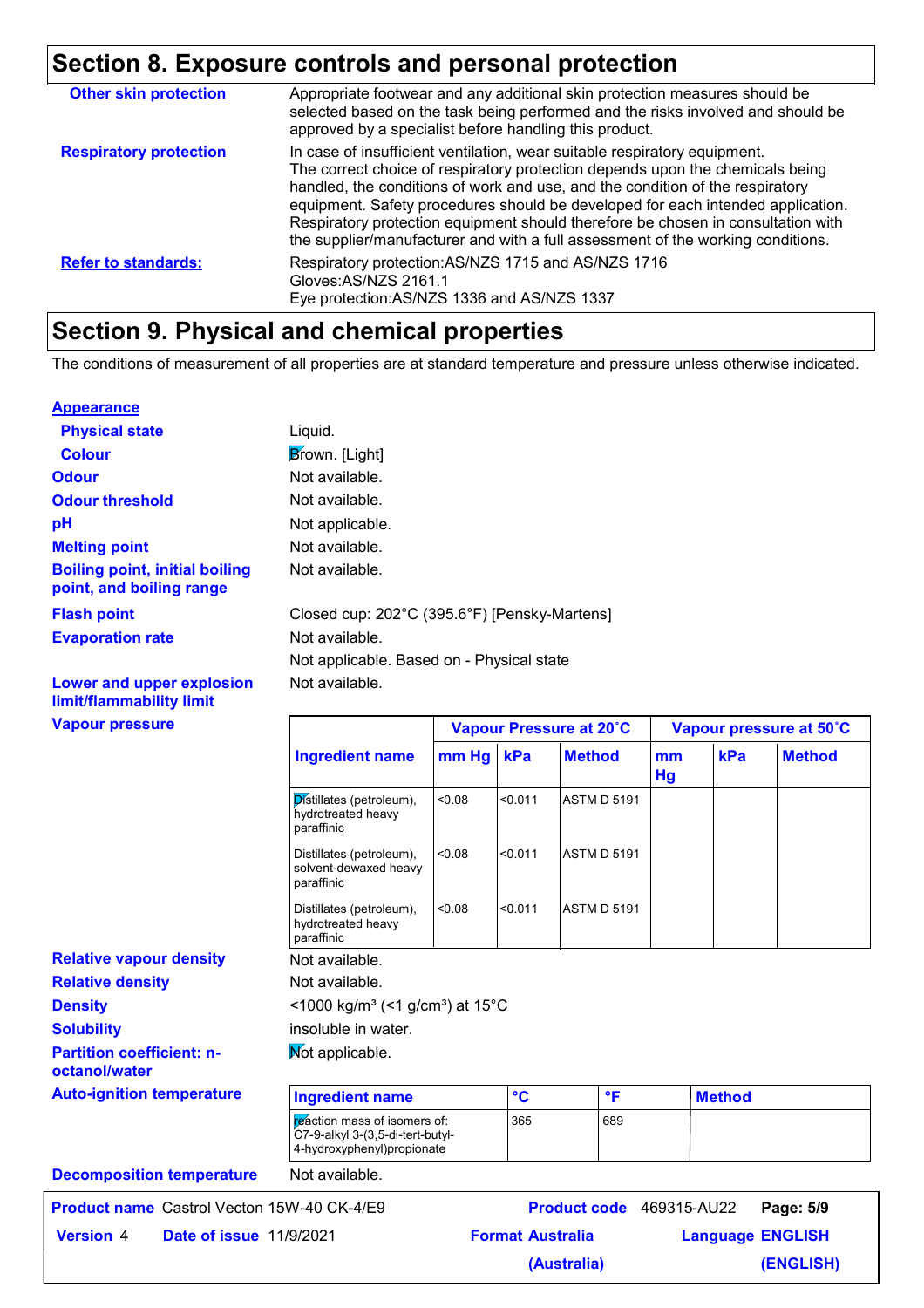# **Section 9. Physical and chemical properties**

| <b>Viscosity</b>                                    | Kinematic: 115 mm <sup>2</sup> /s (115 cSt) at $40^{\circ}$ C<br>Kinematic: 15 to 16 mm <sup>2</sup> /s (15 to 16 cSt) at 100 $^{\circ}$ C                                 |
|-----------------------------------------------------|----------------------------------------------------------------------------------------------------------------------------------------------------------------------------|
| <b>Particle characteristics</b>                     |                                                                                                                                                                            |
| <b>Median particle size</b>                         | Mot applicable.                                                                                                                                                            |
| Section 10. Stability and reactivity                |                                                                                                                                                                            |
| <b>Reactivity</b>                                   | No specific test data available for this product. Refer to Conditions to avoid and<br>Incompatible materials for additional information.                                   |
| <b>Chemical stability</b>                           | The product is stable.                                                                                                                                                     |
| <b>Possibility of hazardous</b><br><b>reactions</b> | Under normal conditions of storage and use, hazardous reactions will not occur.<br>Under normal conditions of storage and use, hazardous polymerisation will not<br>occur. |
| <b>Conditions to avoid</b>                          | Avoid all possible sources of ignition (spark or flame).                                                                                                                   |
| Incompatible materials                              | Reactive or incompatible with the following materials: oxidising materials.                                                                                                |
| <b>Hazardous decomposition</b><br>products          | Under normal conditions of storage and use, hazardous decomposition products<br>should not be produced.                                                                    |

# **Section 11. Toxicological information**

| <b>Information on toxicological effects</b>                                                |                                          |                                                                                                                                                                                                                                                                                                                                                                                         |                                       |                         |
|--------------------------------------------------------------------------------------------|------------------------------------------|-----------------------------------------------------------------------------------------------------------------------------------------------------------------------------------------------------------------------------------------------------------------------------------------------------------------------------------------------------------------------------------------|---------------------------------------|-------------------------|
| <b>Aspiration hazard</b>                                                                   |                                          |                                                                                                                                                                                                                                                                                                                                                                                         |                                       |                         |
| <b>Name</b>                                                                                |                                          | <b>Result</b>                                                                                                                                                                                                                                                                                                                                                                           |                                       |                         |
| Distillates (petroleum), hydrotreated heavy paraffinic                                     |                                          |                                                                                                                                                                                                                                                                                                                                                                                         | <b>ASPIRATION HAZARD - Category 1</b> |                         |
| <b>Information on likely routes</b><br>of exposure                                         |                                          | Routes of entry anticipated: Dermal, Inhalation.                                                                                                                                                                                                                                                                                                                                        |                                       |                         |
| <b>Potential acute health effects</b>                                                      |                                          |                                                                                                                                                                                                                                                                                                                                                                                         |                                       |                         |
| <b>Eye contact</b>                                                                         |                                          | No known significant effects or critical hazards.                                                                                                                                                                                                                                                                                                                                       |                                       |                         |
| <b>Inhalation</b>                                                                          | vapour pressure.                         | Vapour inhalation under ambient conditions is not normally a problem due to low                                                                                                                                                                                                                                                                                                         |                                       |                         |
| <b>Skin contact</b>                                                                        |                                          | Defatting to the skin. May cause skin dryness and irritation.                                                                                                                                                                                                                                                                                                                           |                                       |                         |
| <b>Ingestion</b>                                                                           |                                          | No known significant effects or critical hazards.                                                                                                                                                                                                                                                                                                                                       |                                       |                         |
| Symptoms related to the physical, chemical and toxicological characteristics               |                                          |                                                                                                                                                                                                                                                                                                                                                                                         |                                       |                         |
| <b>Eye contact</b>                                                                         | No specific data.                        |                                                                                                                                                                                                                                                                                                                                                                                         |                                       |                         |
| <b>Inhalation</b>                                                                          | No specific data.                        |                                                                                                                                                                                                                                                                                                                                                                                         |                                       |                         |
| <b>Skin contact</b>                                                                        | <i>irritation</i><br>dryness<br>cracking | Adverse symptoms may include the following:                                                                                                                                                                                                                                                                                                                                             |                                       |                         |
| <b>Ingestion</b>                                                                           | No specific data.                        |                                                                                                                                                                                                                                                                                                                                                                                         |                                       |                         |
| Delayed and immediate effects as well as chronic effects from short and long-term exposure |                                          |                                                                                                                                                                                                                                                                                                                                                                                         |                                       |                         |
| <b>Inhalation</b>                                                                          | of the respiratory tract.                | Overexposure to the inhalation of airborne droplets or aerosols may cause irritation                                                                                                                                                                                                                                                                                                    |                                       |                         |
| <b>General</b>                                                                             | <b>USED ENGINE OILS</b>                  | Combustion products resulting from the operation of internal combustion engines<br>contaminate engine oils during use. Used engine oil may contain hazardous<br>components which have the potential to cause skin cancer. Frequent or prolonged<br>contact with all types and makes of used engine oil must therefore be avoided and a<br>high standard of personal hygiene maintained. |                                       |                         |
| <b>Carcinogenicity</b>                                                                     |                                          | No known significant effects or critical hazards.                                                                                                                                                                                                                                                                                                                                       |                                       |                         |
| <b>Product name</b> Castrol Vecton 15W-40 CK-4/E9                                          |                                          |                                                                                                                                                                                                                                                                                                                                                                                         | <b>Product code</b> 469315-AU22       | Page: 6/9               |
| <b>Version 4</b><br><b>Date of issue 11/9/2021</b>                                         |                                          | <b>Format Australia</b>                                                                                                                                                                                                                                                                                                                                                                 |                                       | <b>Language ENGLISH</b> |

**(Australia)**

**(ENGLISH)**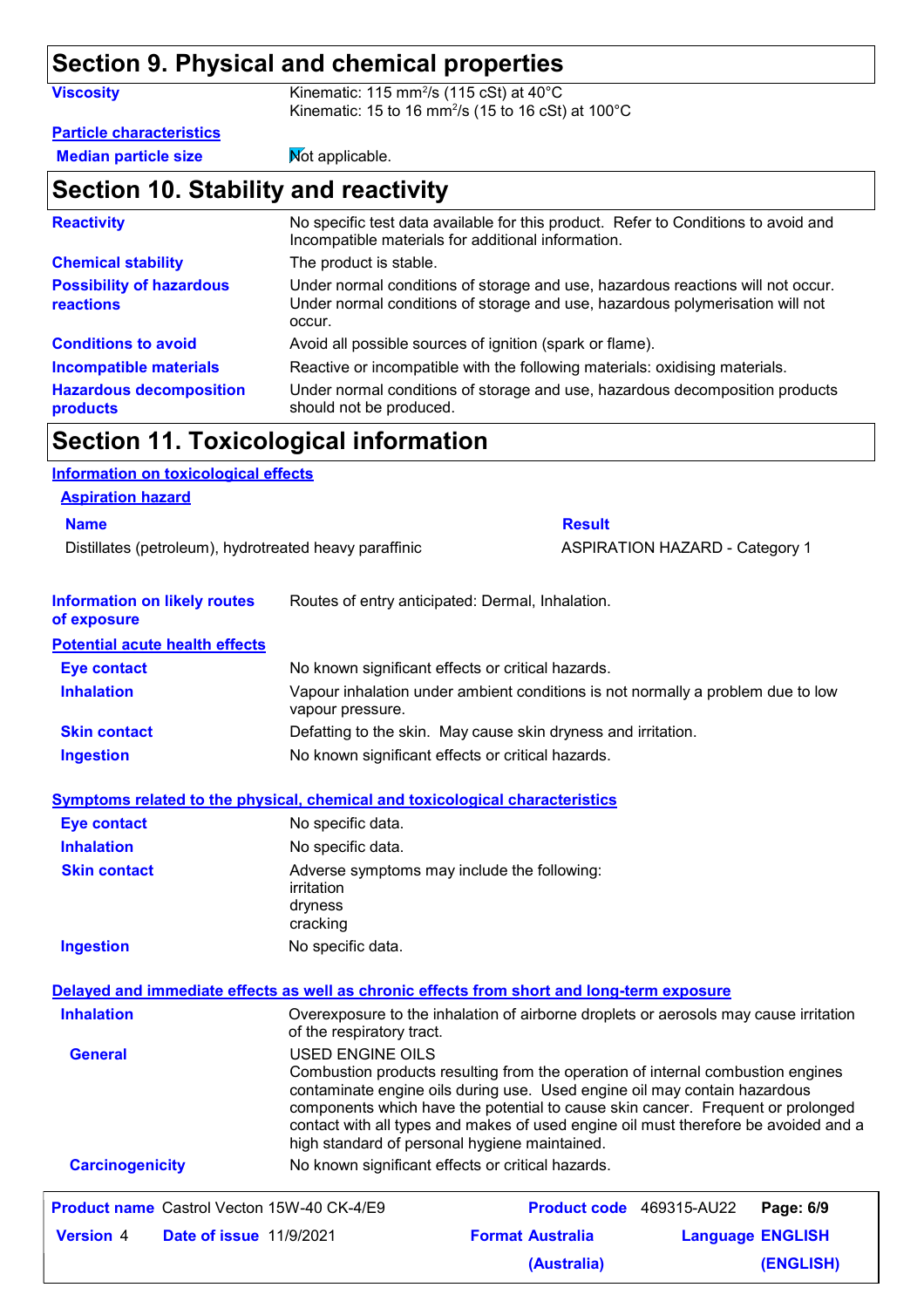## **Section 11. Toxicological information**

**Mutagenicity** No known significant effects or critical hazards. **Teratogenicity** No known significant effects or critical hazards. **Developmental effects** No known significant effects or critical hazards. **Fertility effects** No known significant effects or critical hazards.

### **Section 12. Ecological information**

#### **Persistence and degradability**

Expected to be biodegradable.

#### **Bioaccumulative potential**

This product is not expected to bioaccumulate through food chains in the environment.

| Cootian 12 Dianasal canaiderations                      |                                                                                                                           |
|---------------------------------------------------------|---------------------------------------------------------------------------------------------------------------------------|
| <b>Other ecological information</b>                     | Spills may form a film on water surfaces causing physical damage to organisms.<br>Oxygen transfer could also be impaired. |
| <b>Mobility</b>                                         | Spillages may penetrate the soil causing ground water contamination.                                                      |
| <b>Soil/water partition</b><br><b>coefficient (Koc)</b> | Not available.                                                                                                            |
| <b>Mobility in soil</b>                                 |                                                                                                                           |

### **Section 13. Disposal considerations**

The generation of waste should be avoided or minimised wherever possible. Significant quantities of waste product residues should not be disposed of via the foul sewer but processed in a suitable effluent treatment plant. Dispose of surplus and non-recyclable products via a licensed waste disposal contractor. Disposal of this product, solutions and any by-products should at all times comply with the requirements of environmental protection and waste disposal legislation and any regional local authority requirements. Waste packaging should be recycled. Incineration or landfill should only be considered when recycling is not feasible. This material and its container must be disposed of in a safe way. Empty containers or liners may retain some product residues. Avoid dispersal of spilt material and runoff and contact with soil, waterways, drains and sewers. **Disposal methods Special Precautions for Landfill or Incineration** No additional special precautions identified.

### **Section 14. Transport information**

|                                                    | <b>ADG</b>                                 | <b>IMDG</b>              | <b>IATA</b>             |  |
|----------------------------------------------------|--------------------------------------------|--------------------------|-------------------------|--|
| <b>UN number</b>                                   | Not regulated.                             | Not regulated.           | Not regulated.          |  |
| <b>UN proper</b><br>shipping name                  |                                            |                          |                         |  |
| <b>Transport hazard</b><br>class(es)               |                                            | $\overline{\phantom{0}}$ | $\overline{a}$          |  |
| <b>Packing group</b>                               |                                            |                          | $\blacksquare$          |  |
|                                                    | Product name Castrol Vecton 15W-40 CK-4/E9 | Product code 469315-AU22 | Page: 7/9               |  |
| <b>Version 4</b><br><b>Date of issue 11/9/2021</b> |                                            | <b>Format Australia</b>  | <b>Language ENGLISH</b> |  |
|                                                    |                                            | (Australia)              | (ENGLISH)               |  |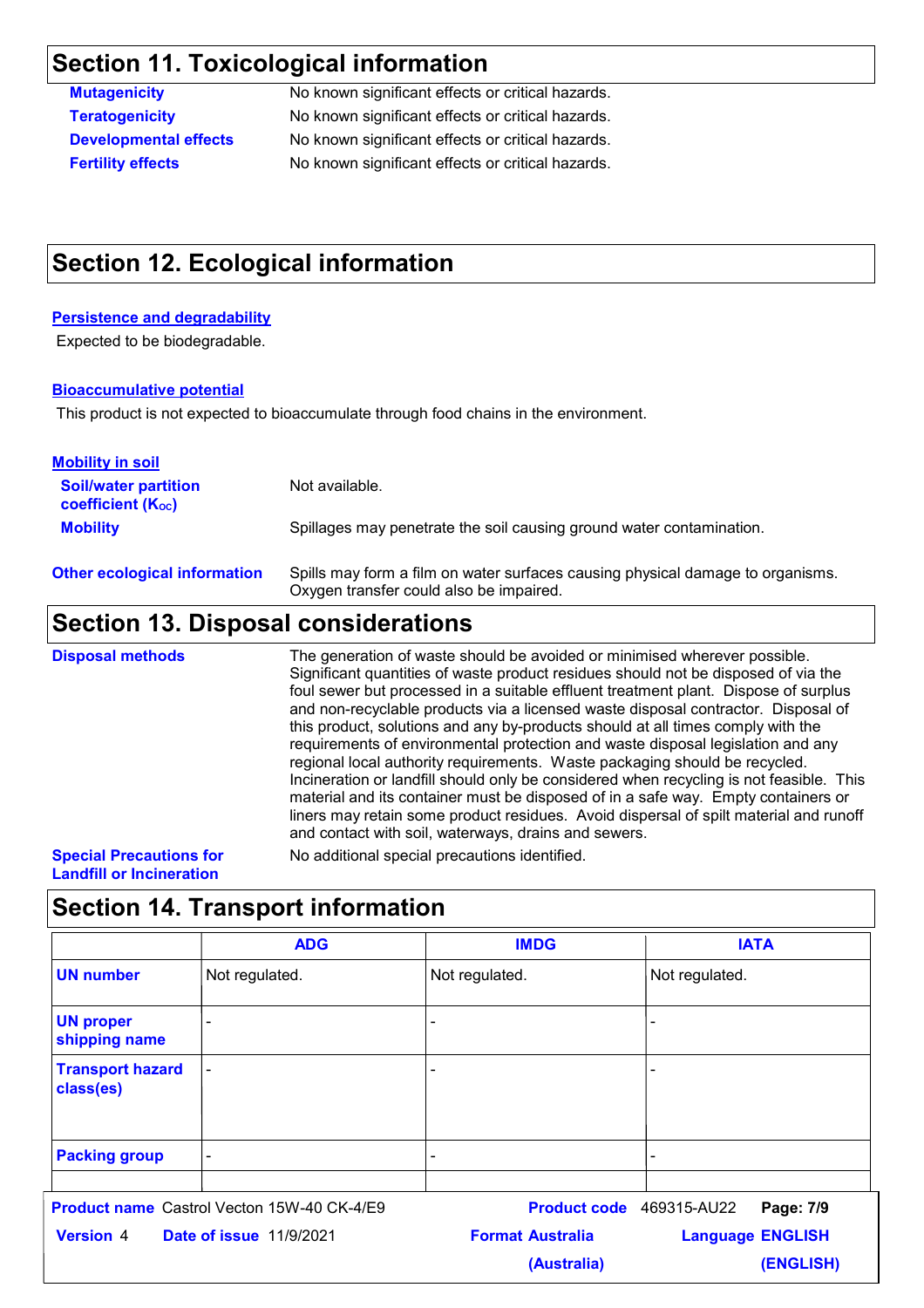| <b>Section 14. Transport information</b> |      |     |     |  |  |  |
|------------------------------------------|------|-----|-----|--|--|--|
| <b>Environmental</b><br>hazards          | 'No. | No. | No. |  |  |  |
| <b>Additional</b><br>information         |      |     |     |  |  |  |

**Special precautions for user** Not available.

# **Section 15. Regulatory information**

**Standard for the Uniform Scheduling of Medicines and Poisons Model Work Health and Safety Regulations - Scheduled Substances** No listed substance Not regulated. **International lists National inventory REACH Status Canada inventory** All components are listed or exempted. **Australia inventory (AIIC)** All components are listed or exempted. **China inventory (IECSC)** At least one component is not listed. **Japan inventory (CSCL)** All components are listed or exempted. **Korea inventory (KECI)** All components are listed or exempted. **Philippines inventory (PICCS)** All components are listed or exempted. For the REACH status of this product please consult your company contact, as identified in Section 1. **Taiwan Chemical Substances Inventory (TCSI)** All components are listed or exempted. **United States inventory (TSCA 8b)** At least one component is not listed and at least one component is inactive. **Montreal Protocol** Not listed. **Stockholm Convention on Persistent Organic Pollutants** Not listed. **Rotterdam Convention on Prior Informed Consent (PIC)** Not listed.

### **Section 16. Any other relevant information**

| <u>History</u>                    |                            |
|-----------------------------------|----------------------------|
| <b>Date of printing</b>           | 11/9/2021                  |
| Date of issue/Date of<br>revision | 11/9/2021                  |
| Date of previous issue            | 8/9/2021                   |
| <b>Version</b>                    | 4                          |
| <b>Prepared by</b>                | <b>Product Stewardship</b> |

|                  |                                | <b>Product name</b> Castrol Vecton 15W-40 CK-4/E9 | <b>Product code</b> 469315-AU22 |                         | Page: 8/9 |  |
|------------------|--------------------------------|---------------------------------------------------|---------------------------------|-------------------------|-----------|--|
| <b>Version</b> 4 | <b>Date of issue 11/9/2021</b> |                                                   | <b>Format Australia</b>         | <b>Language ENGLISH</b> |           |  |

Castrol Vecton 15W-40 CK-4/E9 **Page: 8/9 Product code** 469315-AU22 **(ENGLISH) (Australia)**